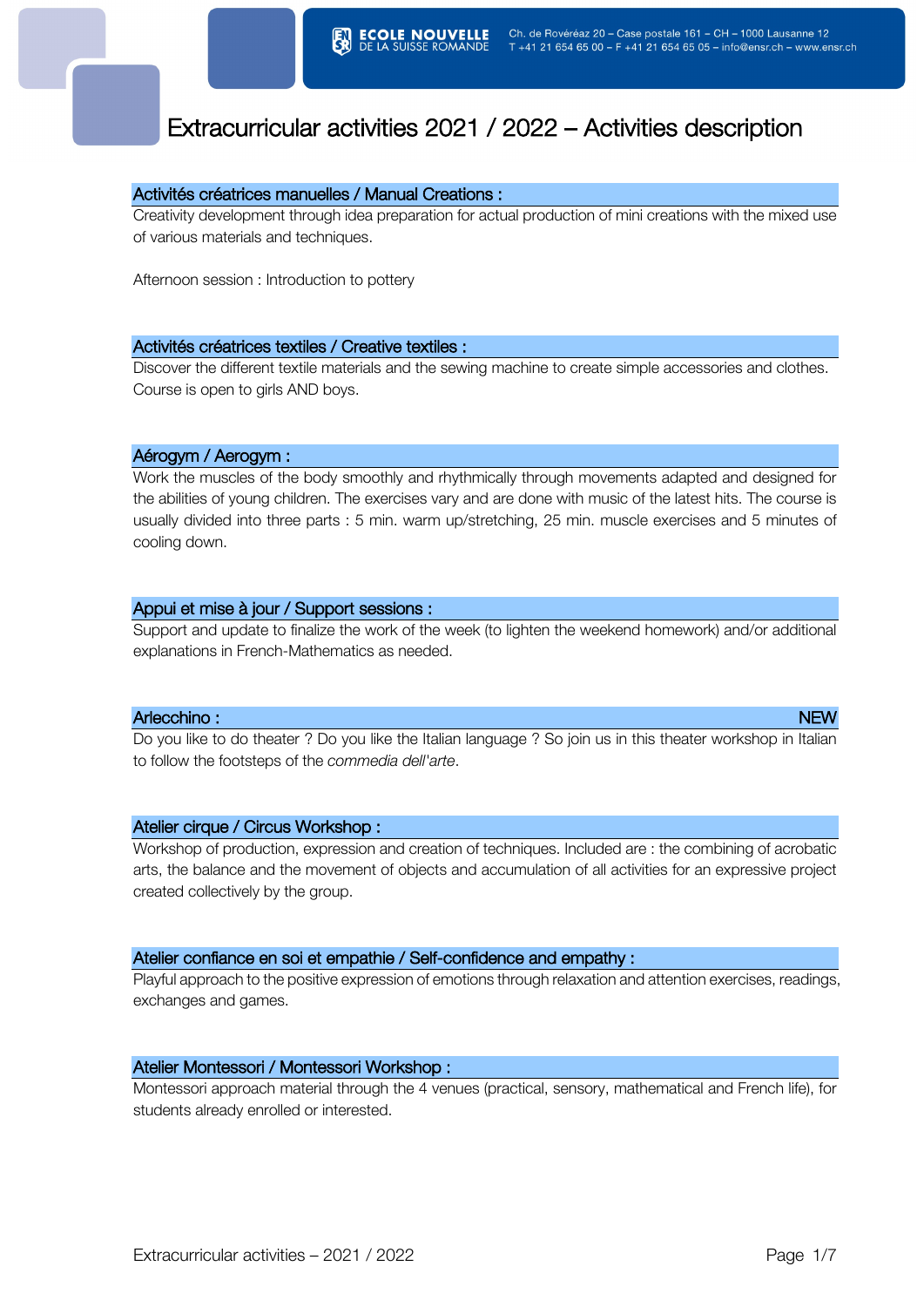# Atelier Reggio Emilia / Reggio Emilia Workshop :

Loris Malaguzzi said : "Children are competent at knowing and researchers into meanings."

Come and help create our own atelier for young children's imagination, expression and experimentation that actively strives to encourage dynamic learning processes through the arts.

#### Athlétisme / Athletics :

Discover and practice four essential disciplines : jumps, races, throws and endurance activities.

#### Auto-défense / Self-defense :

These courses are designed to teach simple, fast and effective techniques to defend against verbal or physical aggression. With a goal of prevention, participants will develop tools to learn to avoid risky situations or to defend themselves, as a last resort.

### Badminton :

Begginer to advanced groups :

- 1. Development of specific coordination, lateralization.
- 2. Learning the rules of the game.
- 3. Learning the fundamentals : forehand, backhand, blow-off, smash.
- 4. Space utilization : personal (placement-displacement-replacement) and adversary (use depth first, the associate width
- 5. Matches, tournaments, rankings

#### Basketball :

Learning and advancing of the basics : pass, dribble, shot to basket. Attack and defense strategies, displaying and enhancing the team spirit.

#### Bead Craft :

The children make diverse creation activities in English, following the seasons and the holidays. The materials vary with the activities with a large amount of methods. Fun for all !

#### Bibliothèque / Library :

This activity begins with a detailed tour of the library with explanation on how it works. Students learn to differentiate between the types of the documents and locate them throughout the collection. Various themes are discussed : search for documents, strategy to find information or how to choose among titles. Free time is left to flip through books and savor the pleasure of reading.

# Chœur / Choir :

Playful approach of music and singing adapted to the youngest. The basics of all learning of the song are approached in a simple way. A dance routine is proposed in accompaniment and liaison with the songs learned, with one or two voices (canon).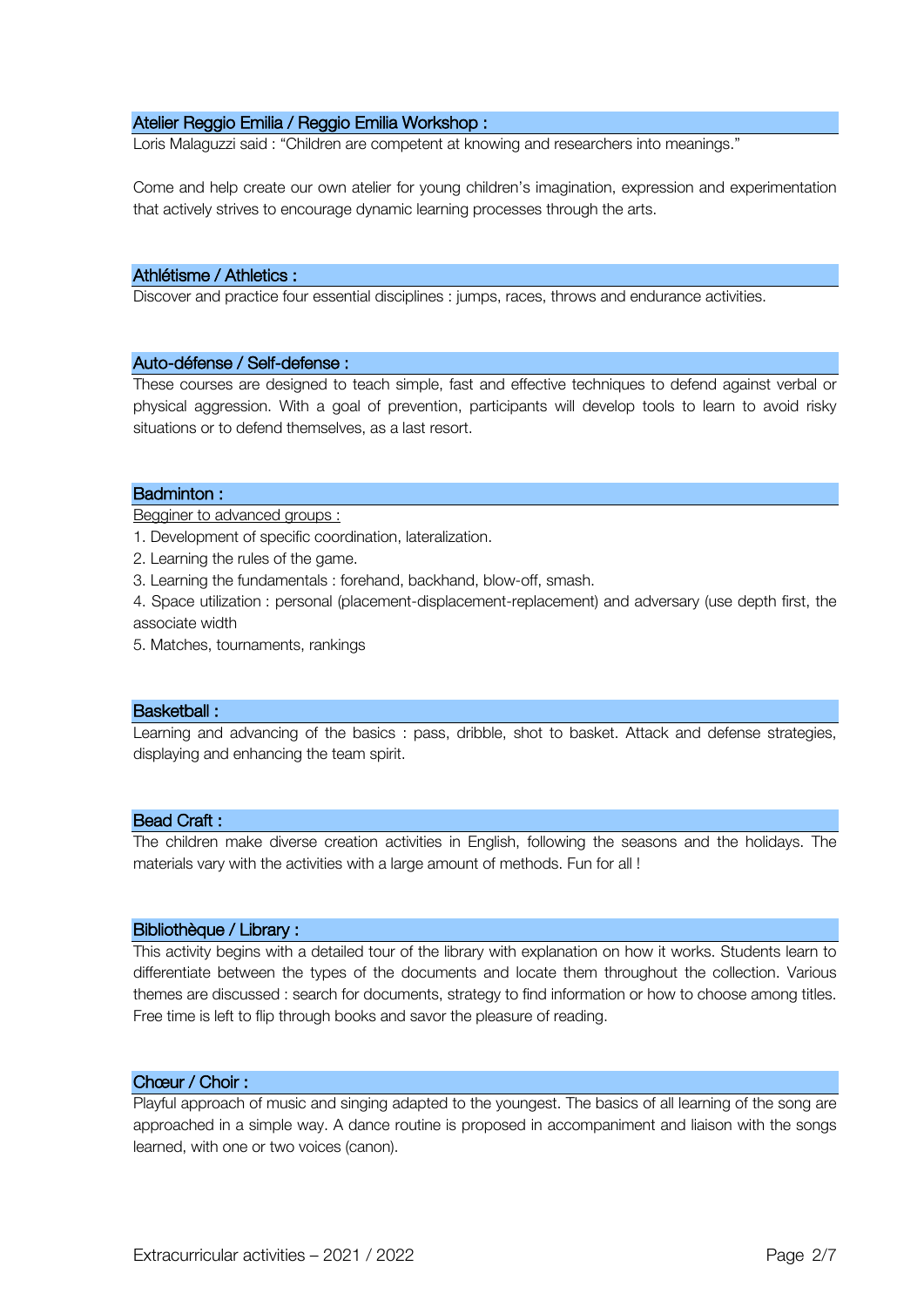#### Computer games in English :

Games promoting learning and use of English as well as computer skills. Students can choose English games on the sites provided and supervised by the teacher.

# Course à pied / Running :

Workshop in which the child will learn some specific techniques of the endurance race.

#### Création de BD / Comic Book Creation :

For this activity, the kids are learning how to create a comic book. Tasks included : to perfect the pencil line, to put forward the narration by giving the opportunity to create own stories and correctly arrange the bubbles with boxes. "Coordination" and "fun" are the key words of this creative and recreational workshop, which stimulates children's imagination.

### Danse classique / Classic Dance :

Depending on the age of the children, the teacher suggests body language associated with the development of musical listening. The year begins with an individual practice of dance, then with two, three or four exercises, with the gradual integration of classical movements. For the older ones, this is a more indepth practice of ballet dancing with warm-up at the bar and exercises facing the mirror. The movements learned are more elaborate. Learning and presentation takes place at the end of the year as a group choreography act.

# Danse jazz / Jazz Dance :

Activity allowing pupils of the  $2<sup>nd</sup>$ , 3<sup>rd</sup> and 4<sup>th</sup> grade classes to imagine and create a more personal sequence of dance steps on current music. Creation of 2 to 4 different choreographies during the year.

# De fil en aiguille / Knit and Fit :

Learning some basic techniques for embroidery, knitting, crochet and sewing and any other possibility offered by fabrics and various threads by making mini creations.

#### Dessin géométrique / Geometric Design :

Introduce a new way to draw, allowing students to use tools such as drawing board, compass, square and get comfortable with them. Children learn to be precise and careful in their creations.

#### Espagnol poco a poco / Spanish poco a poco :

Learn and use Spanish in a fun way through games, pictures, music and songs.

# Etude dirigée / Supervised Study :

Assist students in their homework. Teachers monitor, control and correct the work done in Primary classes.

### Etude du matin / Supervised Study : (08h00-08h45)

Assist smaller children in their homework. Teachers help with the assignments.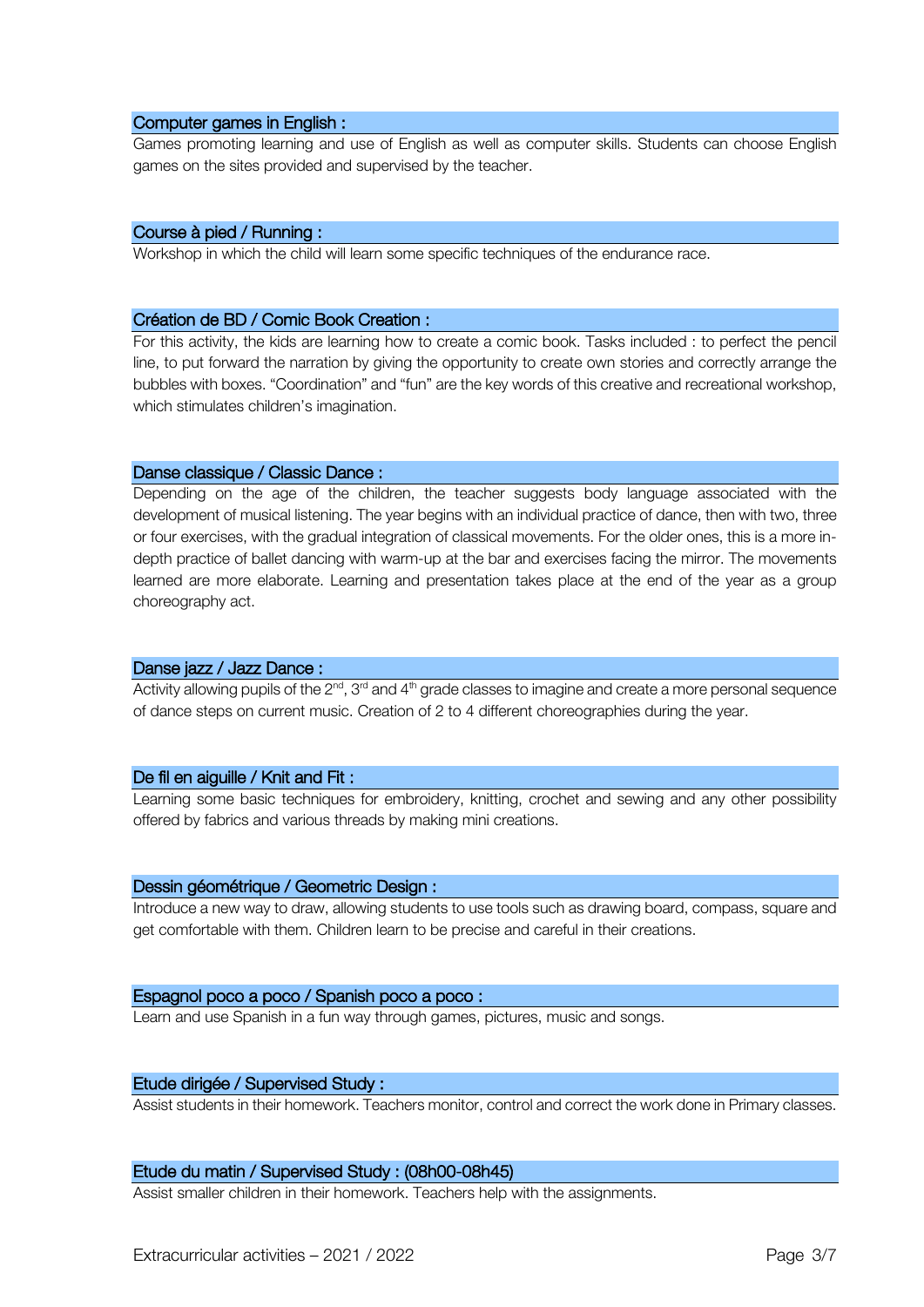#### Expériences scientifiques / Scientific Experiments :

Explain the world through various practical experiences and scientific phenomena such as : electricity, air, water, optical illusions and many more.

#### Expression corporelle / Body Language :

Body expression is a way of demonstrating various emotions in many situations : real or imaginary. Activities proposed will help the children to play games and mime while associating specific gestures to the musical comprehension. These activities develop the rhythm, coordination and the expression of the body, as well as the cooperation and the respect for others.

### Expression libre / Supervised Playtime :

Support and supervision of children most often outdoors, for a recreational period of free play and relaxation – free choice of activities.

### Expression théâtrale / Theater :

Beginning with improvisations and basic theatrical games in order to discover playfulness of the art of theater. Gradually through the creation of a show, the student will explore and develop the voice, gesture, imagination and sense of the group dynamics. Group preparation of the end of the year show.

### Fimo c'est fun / Fun with Fimo :

Mini creations out of Fimo paste to improve the fine motor skills, concentration and creativity of the children, while having plenty of fun. Samples of mini creations : decoration objects, small animals and personalized everyday objects.

# Football / Uni-hockey :

Work out the personal technique : driving the ball, passing, blocking, dribbling and more. Tactical work with building scenarios of attack and defense. Displaying and enhancing the team spirit.

# Français pour débutants / French for beginners :

Designed to help children to become familiar with the French language and culture in a playful way in individual, collective and oral exercises.

#### Fun with Food :

Enjoy being creative with food as we explore food in different forms ; Crafts, recipes, and food art.

#### Garderies / Daycare :

Management and supervision in the early morning and late afternoon. Provision of games, computers, drawing sheets and various materials. No rendering required.

### Gymnastique rythmique et sportive / Rhythmic Gymnastic :

Activity combining dance and hand tools such as rope, ball, hoop, club or ribbon. Sessions aim to develop the sense of rhythm, coordination of movements and imagination with various routines.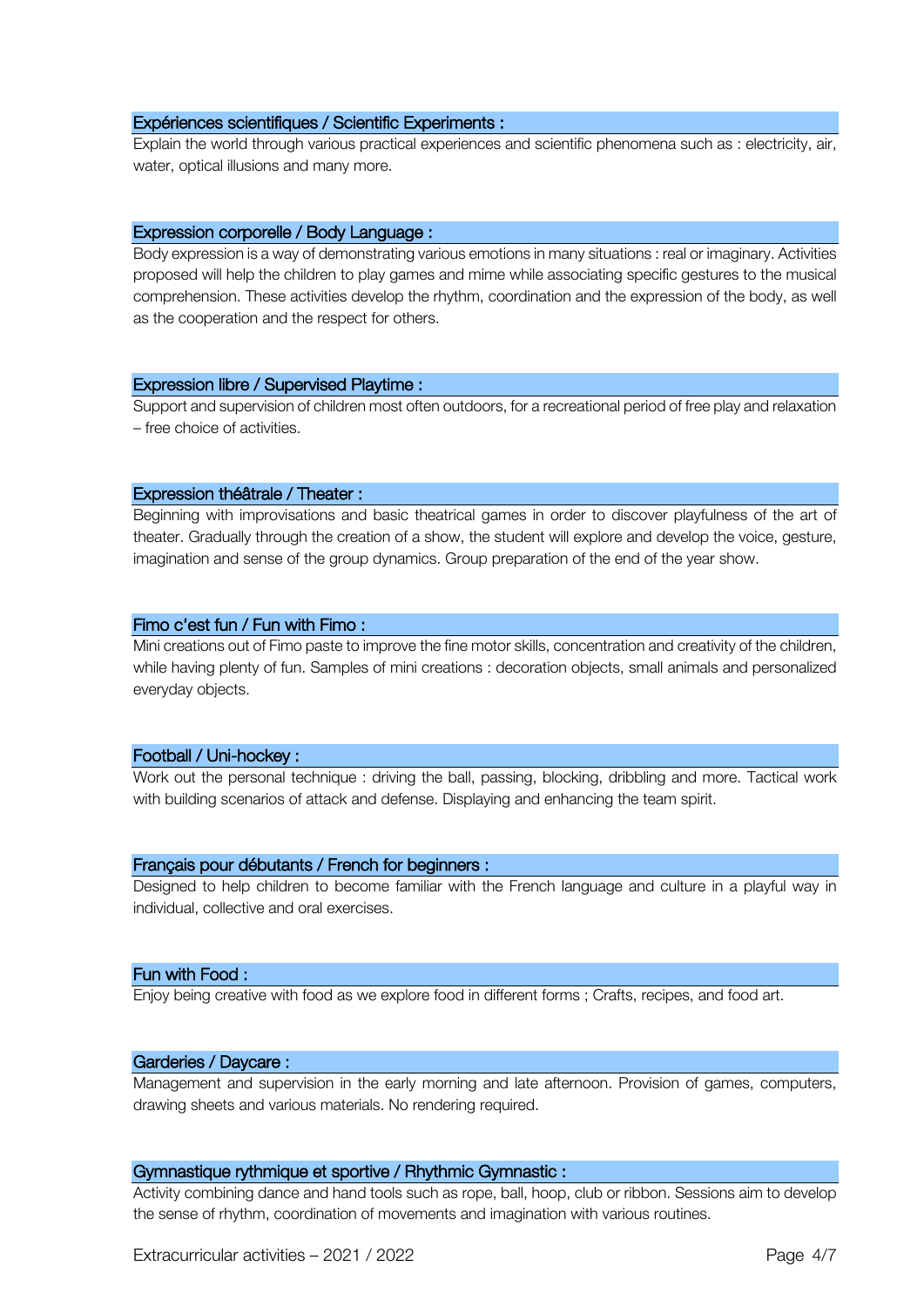# Hip-Hop :

Initiation to dance on current hip-hop music. A short warm-up begins the class with various movements that will then be used to create a choreography.

### Informatique :

Familiarize young children with the management and use of adapted programs, for various creations, such as: document composition, digital data processing, work on images in 2 and 3 dimensions, multimedia...

### FUTUREKIDS – Create your video game 3D Unity :

Acquire the basics necessary to create a 3D video game using one of the best 3D engines used for video game publishing. Emphasis is placed on the creation of levels, traps, characters, from the basic shapes of the software, as well as on the use of the physics engine (gravity, bounces/collisions, friction, joints) and the realization of small scripts (programming).

### Informatique – FUTUREKIDS Mini-makers :

In groups of two, with the help of their tablet and toolbox, students will tackle all sorts of useful notions mixing digital and tangible creations. Some real projects: building motorized mechanisms to draw, making stop motion films on the tablet, discovering programming with tablet applications and disconnected activities without screens.

### Informatique - FUTUREKIDS Robolox Studio :

Students will use the Roblox Studio game engine to learn the fundamentals of video game creation. They will build their levels, create their characters, add animations, checkpoints... As the year goes on, more advanced notions will be covered. Once finished, the games can be published on the Roblox website to share them with the community.

# Informatique - FUTUREKIDS Programmation créative :

Students will discover computer programming through the creation of animations and video games. They will start with the basics of code: sequence design, loops, and then deepen their knowledge during the year to master advanced notions such as variables, conditional loops and functions.

# Informatique - FUTUREKIDS Strategios & Echecs :

Students will discover the exciting world of strategy games through an innovative and fun way to learn strategy and cooperation. Half of the year will be dedicated to learning the best techniques to win at puzzle games like Power 4, Moulin, Pylos, Rush Hour. The remaining time will be devoted to chess.

# Informatique – FUTUREKIDS Mes premiers Robots :

Students will discover the world of robotics in this activity that mixes mechanical construction and computer programming. They will learn more about how sensors/motors work, how to use them and program them, as well as construction and mechanisms. In this activity, students will develop robotics skills, mixing mechanical construction and programming, around various themes.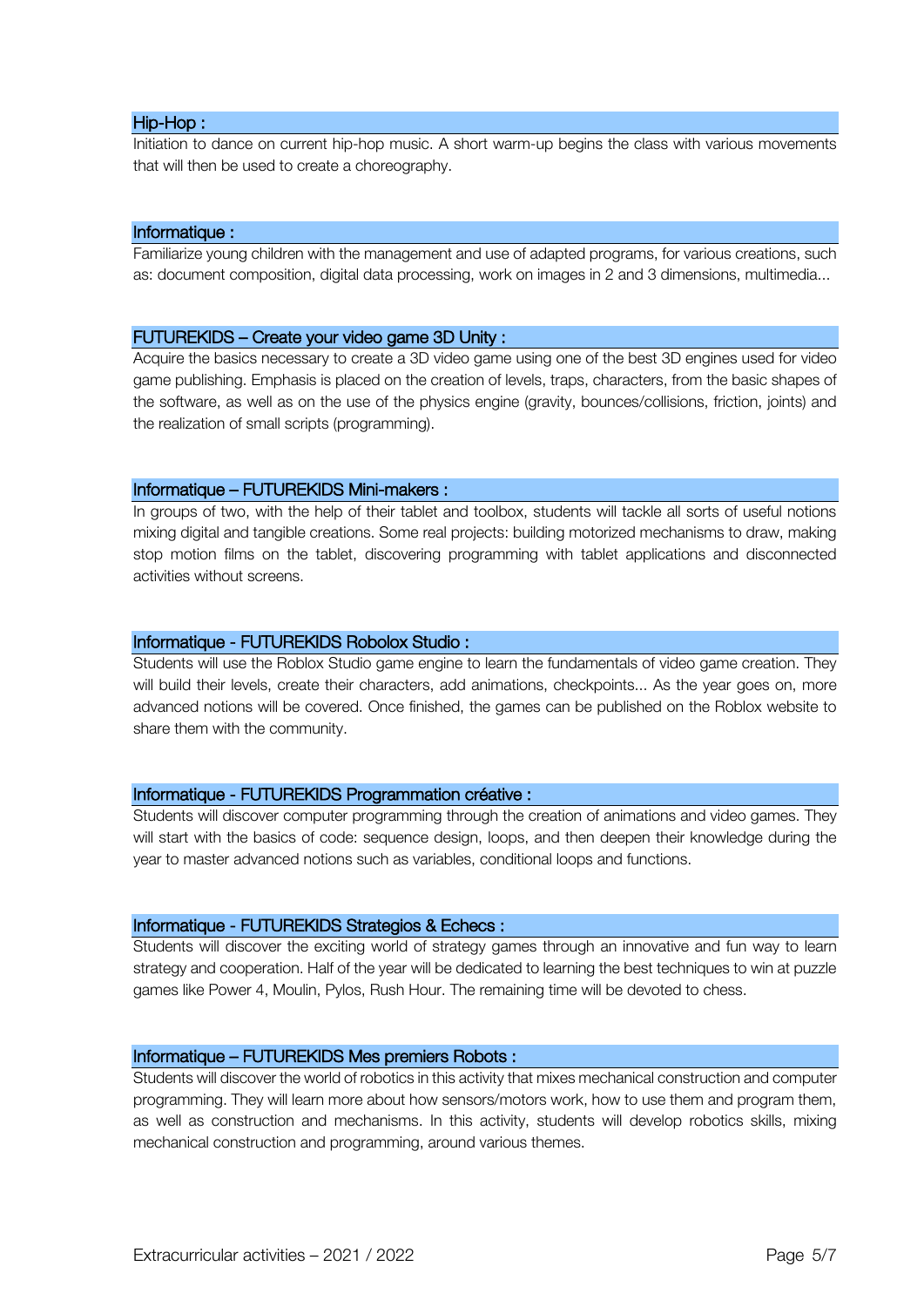#### Initiation musicale / Music :

Musical initiation encourages the development of musical awakening and sense of rhythm through following the sensory development of the child and their active participation.

# Jeux / Games :

Focus on teaching children to play different group games, such as : handkerchief, monopoly, mastermind, ladder, twister and to respect the rules, while winning or losing.

### Jeux en Allemand / Games in German :

Learn German in a fun way with games, drawings, simple exercises, songs and crafts. The activity is intended to enrich the vocabulary, improve pronunciation and understanding in German, while having plenty of fun.

### Jeux psychomoteurs et rythmiques / Psychomotor and Rhythmic Games :

Teaching a set of games with or without equipment allowing the child to refine their movements, manage the body in space and collaborate with one or more partners.

### Judo :

Learning the spirit of judo : greeting, respect for the partner, the tatami, the falls, the guard, the displacements. The goals is to be perfectly comfortable with rolls and falls on the ground at the end of the 4<sup>th</sup> year to master proper practice.

# Les petits pâtissiers / Little pastry chefs :

From PS to GS, your children will conquer the pastry shop. Various recipes will be sent to them to introduce them to gourmet flavors. A recipe book will also be produced. Please provide an apron for each child.

# Lingua italiana e cultura / Italian Language & culture :

Italian language courses which offer, for primary school children, various supports through an oral and written approach. Discovery of Italian culture.

#### Maths Fun in English :

In this activity we will play Maths games, learn Maths songs, solve puzzles and examine how we can even use Maths as an art activity.

#### Painting in English :

This will be a recreative painting workshop that aims to exploit different painting techniques, also using various supports. The activity will be run in English.

#### Pâtisserie rapide et facile / Pastry :

Fast and easy pastry ! Children male simple, fast preparations with or without cooking. They will be bringing home all the delicious creations.

Warning : this activity is not recommended for children with food allergies.